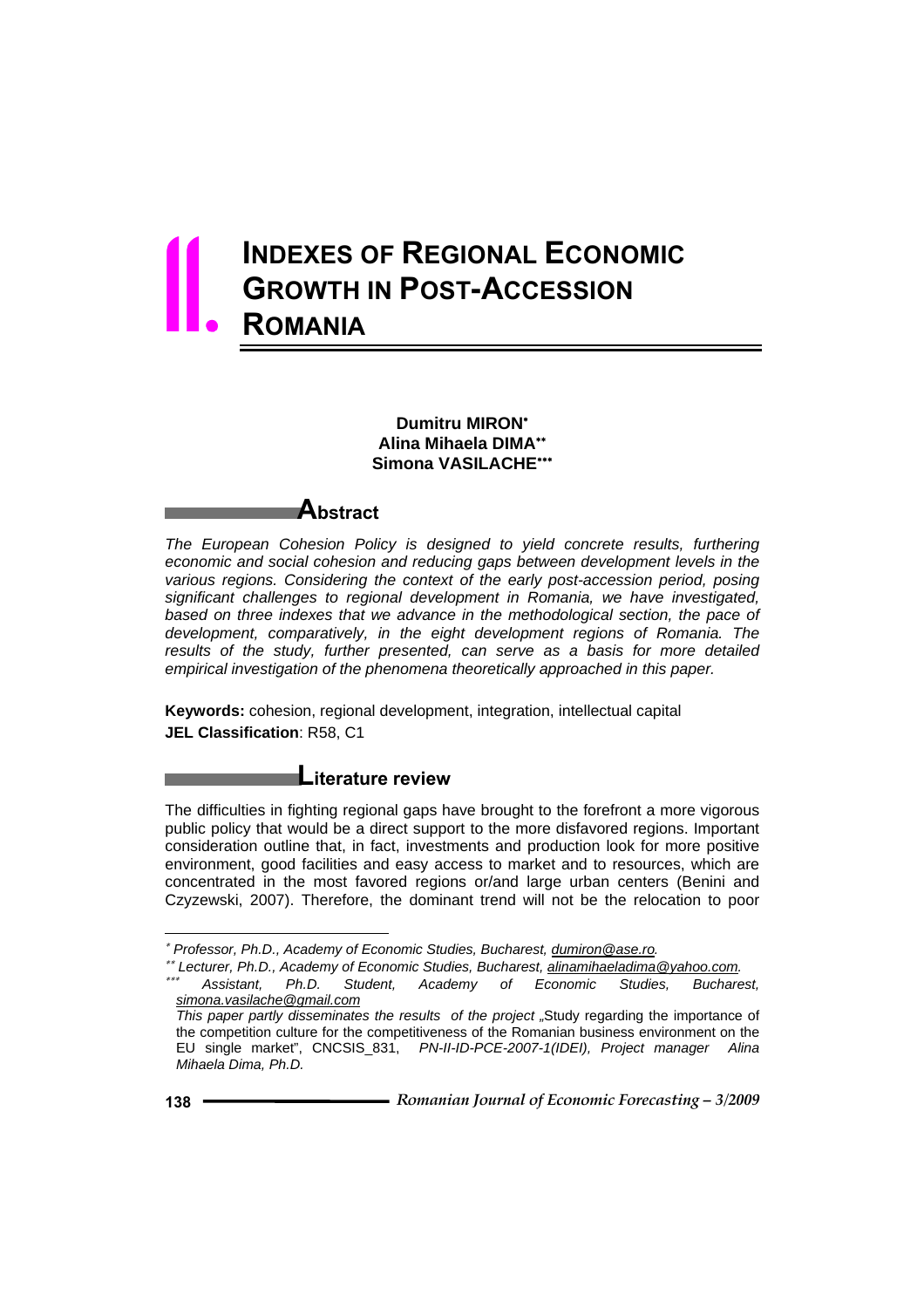

It is obvious that *discrepancies between regions* and nations will never disappear, since developed regions possess resources needed to increase their prosperity, while less favored regions lack the means to alleviate poverty and this amplifies their backwardness. These differences are the result of long-term historical and political evolutions, and diminishing their effects is a thorny and costly process (Volkery, Swansson *et al.*, 2006). The concept of core and periphery provide an explanation of *regional disparities* in many instances. The idea is that regions distant from the core of an activity in a region fail to develop equally with areas closer to the core. For example, Krugman (1991) and Krugman and Venables (1990) show that the European Union (EU) has a core containing a high concentration of economic development, modern infrastructure, and advanced social indicators. All the attributes of post-industrial life are concentrated in the core; the periphery contains regions which have been outside the main strands of European development and which in many instances remain locked in the rural life styles of other ages (Dimitrios *et al*., 2000).

Some scientists and politicians noticed the disparity among regions in benefits from the access to European markets resulting in divergent economic growth results (Tomidajewicz, 2003). Although there is a great support from the European Union for regional development, some regions are lagging behind in economic development. During the transition process, regional development has not been uniform across all regions, because the well-off regions have been capable of adapting more efficiently to the reform measures and have been catching up with the socio-economic conditions of the EU members, while the least-favored regions have not. These differences are likely to affect inequality in welfare (Quarado *et al*., 2001). In the case of Romania, the Bucharest-Ilfov region has registered in 2007 a gross domestic product - henceforth GDP - per capita of 10,869 euros, while in the South-West Oltenia region the same indicator was 4,466 euros (Dumitrescu-Răuţă, 2008). And if it were to compare, inside the South-West Oltenia region, the average wealth of inhabitants in Craiova with that of people from Rovinari, the discrepancies would be again mind-boggling (Talvescu and Dima, 2008).

Large inter-regional disparities in welfare or living conditions may become important obstacles to development and, moreover, they may stimulate social tensions. It is therefore important to study the disparities between the regions more thoroughly. An additional reason to pay attention to regional inequality is that regions play a significant role in achieving full EU membership. Many theoretical and empirical studies of regional disparities have been restricted to using single economic indicators (e.g., per capita income). A comprehensive measure (Grozea-Helmenstein *et al*., 2006) should be used for benchmarking the attractiveness of different regions,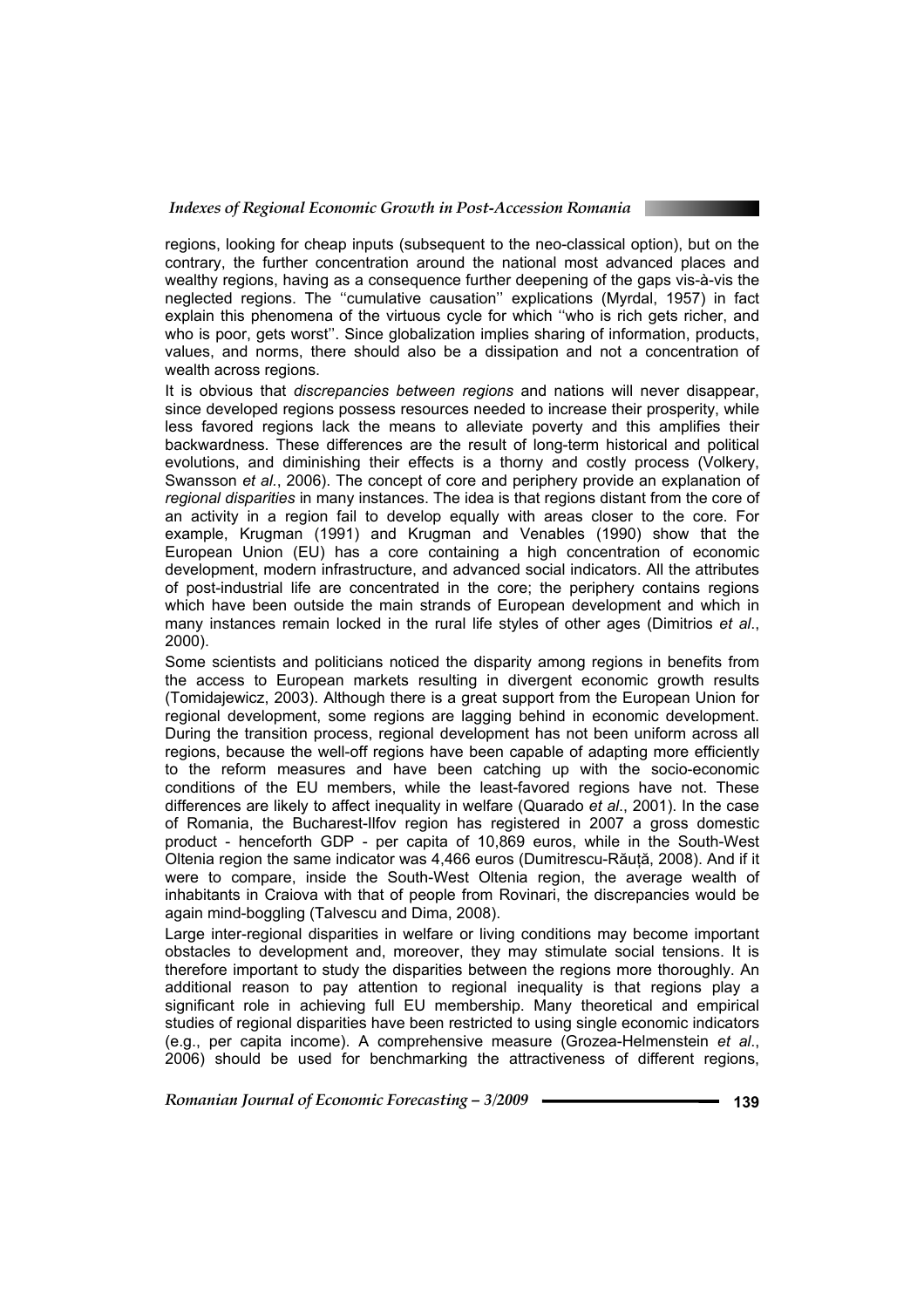representing each region in the best possible way, and designed to help firms make decisions on relocating activities or help authorities in properly allocating funds.

The single indicator approach has been criticized by, amongst others, Atkinson (1970), Atkinson and Bourguignon (1982), Maasoumi and Jeong (1985) Maasoumi (1986), Maasoumi and Nickelsburg (1988), Maasoumi and Zandvakily (1992, 1999) and by, *inter alia*, Folmer (1986) and Nijkamp (1988), in the context of regional inequality analysis. For instance, Bradfield (1988) and Davezies (1992) show that different results are obtained by using income per capita or personal disposable income per household as the inequality measures. Moreover, many studies analyze inequality using income as an indicator. However, this indicator does not always match with particular goods related to welfare, even if they are measured in monetary terms (Richardson, 1997). For instance, improvement in health conditions may improve welfare much more than the same amount of expenditure on certain consumption goods. Most importantly, however, Sen (1983, 1985) shows that inequality is linked to many aspects of a person's life including income, the availability of educational facilities, the provision of medical care, the quality of housing, safety, the quality of the natural environment, etc. (MacGranahan *et al*., 1985; Mazundar, 1986; Cohen, 2000). In a regional setting, this implies that regions should be viewed as complex systems made up of a number of profiles or subsystems, such as an economic, social, environmental, political and infrastructural subsystems (Hansen, 1995; Folmer, 1986).

In general, the most frequently used composite *index of development* is the Physical Quality of Life Index (PQLI) with three variables: infant survival rate, adult literacy rate and life expectancy (Morris, 1979). However, it is generally believed that quality of life/welfare should be measured on the basis of a large number of attributes as it is relevant and feasible (see Slottje, 1996; Hirschberg *et al.,* 1991; Sen, 1985, 1987; Maasoumi, 1986; Atkinson and Bourguignon, 1982; Kolm, 1977). Therefore, Majumider *et al.* (1995) attempt to widen the scope of the physical quality of life measure by incorporating variables from various groups of socio-economic characteristics of people (urban population, life expectancy, infant survival rate, calories supply per capita, adult literacy rate, energy consumption per capita, etc.). Their point of view is that socio-economic up-liftment of its people is the main objective of any country at any point of time. This obviously requires an increase in the level of Per Capita Gross Domestic Product (PCGDP) of the country. But a higher level of PCGDP does not necessarily mean a higher level of development in terms of socio-economic aspects of life. In fact, PCGDP is not the sum of human life, it is only a means used to create an environment for people to enjoy long, healthy and creative life. Thus, to have an idea of the level of development of a country/region it is more important to look at the *socio-economic* aspect, rather than concentrating only on PCGDP.

In most studies, *regional development*, quality of life or other indices are taken as the weighted mean of a set of amenities and the basic problem in constructing those lies with developing a method for weighting the different amenities. Previous work in this area – for example, Gyourko and Tracy (1991), Blomquist *et al*. (1985, 1988); Roback (1982, 1988); Rosen (1979) – defines a quality of life index (which may be interpreted as a *regional development index*) that is a weighted average of local amenities and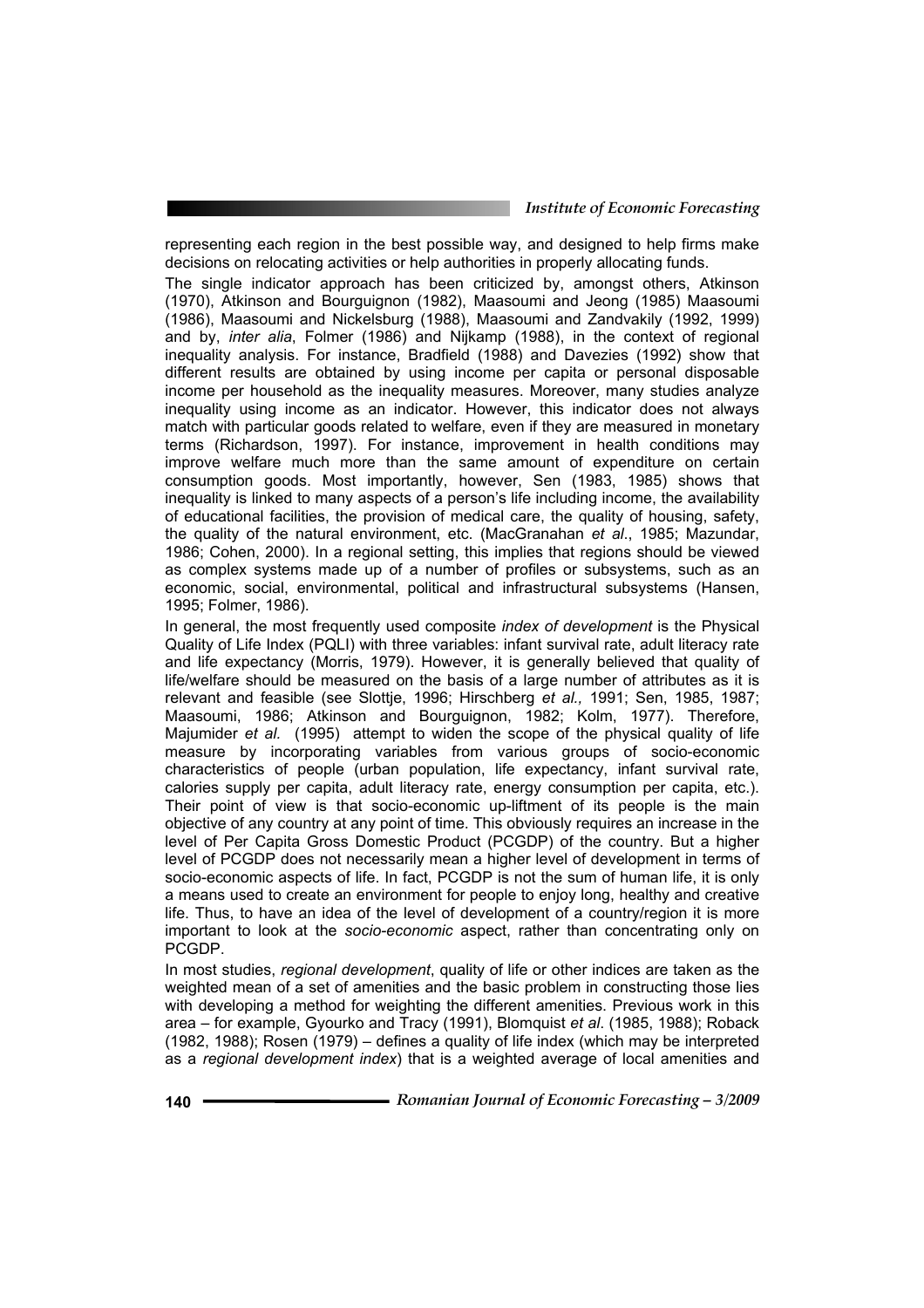

uses that index to rank a set of areas; the contention is that the well-being of economic agents depends (among other factors) on the characteristics of each area.

The regional development pattern of five regions, viz., North, South, Tropical America, Tropical Asia and Tropical Africa (Majumider *et al.*, 1995) was studied using two indices based on a group of representative socio-economic indicators. The analysis was based on measures of 'inequality' and 'mobility'. Comparison of results using these indices and the Per Capita Gross Domestic Product (PCGDP) revealed that while the situation with respect to PCGDP had worsened over the years that with respect to the socio-economic indicators had become better.

Dimitrios *et al.* (2000) analyzed inter-regional differences and identified a suitable combination of policies for a set of regions. Their methodology was based on the development of a composite index and was applied to compare (i) the members of the Former Soviet Union (FSU) and (ii) the regions of Russia. The FSU countries were positioned on a regional development index – per capita income mapping to investigate whether emphasis should be placed on regional, environmental or sustainable development policies. At the same time, an index that incorporates various socioeconomic components was computed for the regions of Russia which were subsequently classified based on the value of this index.

In 2001, Quadrado *et al.* identified the least-favored regions and the most favored regions with respect to welfare in Hungary. They adopted a multivariate rather than a univariate approach, because welfare and inequality in welfare are linked to many aspects of an individual's life. Using Theil's second measure of inequality, they constructed a composite index made up of health and education indicators, housing conditions, Gross Domestic Product per capita (per capita GDP), regional investments and the regional unemployment rate.

The regional development in Spain has been widely studied. Nevertheless, the attention has almost exclusively been focused, from a macroeconomic point of view, on two key variables: per capita income and labor productivity. These variables are indistinguishable in a growth model with full capacity utilization, although from an empirical viewpoint their behaviour may be notably different in both the short and the long run (Paci, 1997; Goerlich and Mas, 1998). Goerlich and Mas (2004) focused on per capita income and on two additional variables related to this: inequality and welfare (inequality in the personal distribution of income within a given region, and not to the inequality between the average per capita incomes of the different regions).

Poland represents a country with growing regional disparities, which is an unavoidable consequence of the process of transformation and economic growth. Bronisz *et al*. (2008) looked at competitiveness from a regional perspective and attempted to conceptualize regional competitiveness by combining some data, namely inputs, outputs and outcomes into one global index. It allowed to measure the state of 16 Polish regions and ranked them according to the final result. The Huggins approach concerning competitiveness was applied in order to create the ranking of competitiveness of Polish regions consisting of many different components.

More recently, in *A rank order and efficiency evaluation of the EU regions in a social framework*, methods of multi-criteria efficiency evaluation were implemented by Slavova (2008) for ranking the socio-economic systems of the EU regions. The rank

*Romanian Journal of Economic Forecasting – 3/2009* **- • • • • • • • • • • • 141**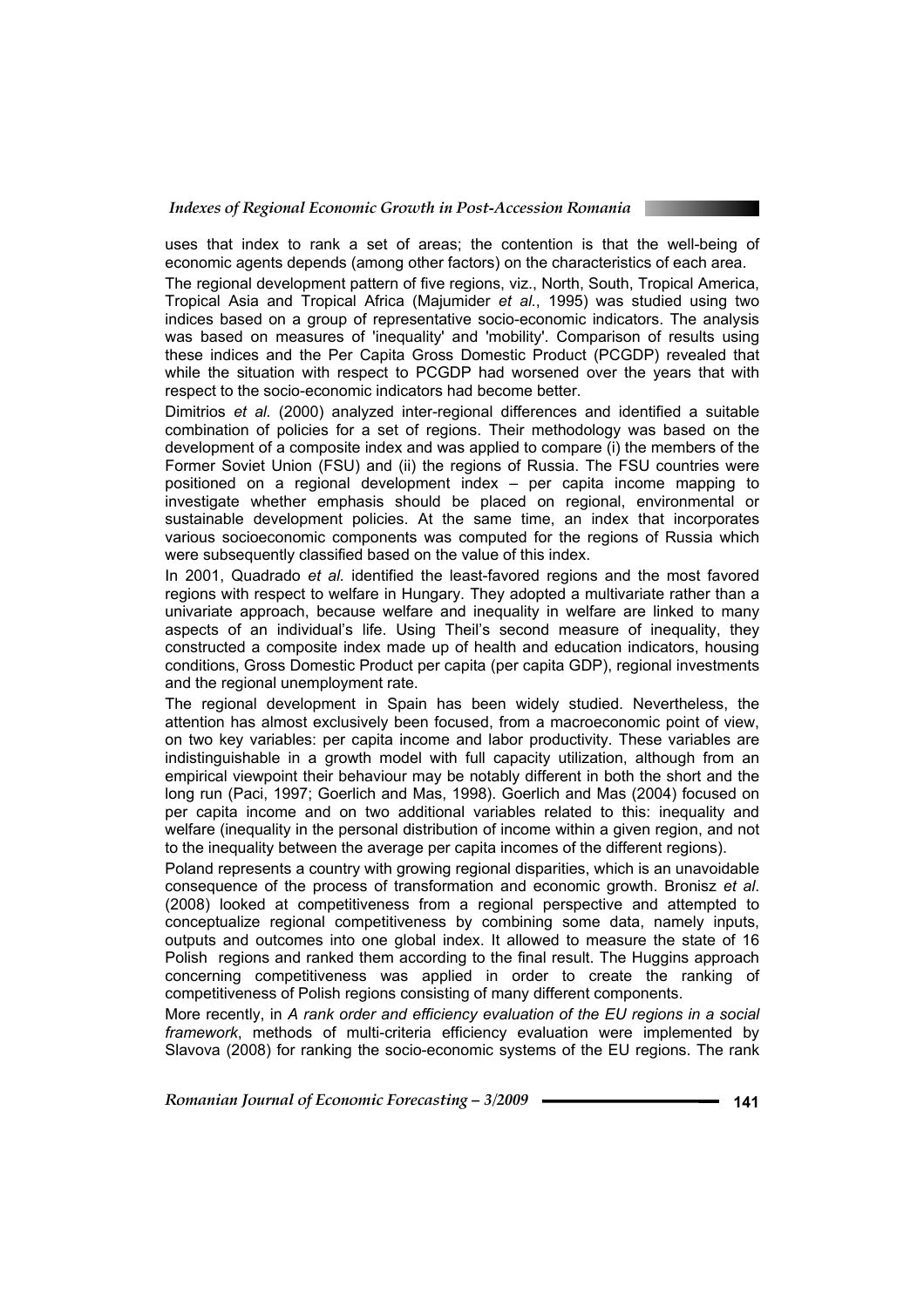order of the 268 NUTS-2 regions<sup>1</sup> from the 27 European Union countries in the social framework obtained on the basis of 16 socio-economic indicators illustrates social divergence within the European Union and in the new European Union regions.

The indicator weights were calculated as solutions of the explicit absolute optimal weights index (AOWI) procedure and are endogenously optimally selected for each country. The solution of this complicated, non-linear and non-convex problem reflects the development of the social systems of individual regions, adequately representing each region, independent of subjective priorities. Using the proposed wealth measure, Slavova computed and evaluated the uniform rank order of the regions within the European Union in a social framework. The results of the benchmarking attest the great social divergence between the old European regions and the new ones - the Bulgarian and Romanian regions, where the best position is held by the Bulgarian region of Yugozapaden (211). All other Bulgarian and Romanian regions lie at the lower end. Overall, the Bulgarian regions do better than the Romanian ones.

One may see from the summarized research that there is a growing interest in assessing the regional development of newer European regions, in a comparative perspective, in order to equalize the level of development across Europe, and to ensure the adequate absorption of structural funds by those regions needing them in the first place. Studies focusing on Romania, *per se*, are missing from this picture. Some indexes were proposed by Sandu (2006), for rural areas in Romania. He started from primary indexes of development, available in official statistics, and then he obtained by factorial analysis secondary indexes of development, such as human capital index (HUMANVIL), the quality of households (QBUILDINGS), the demographic modernity of the village, its demographic potential, its isolation (ISOLATION), and its updating (UPDATING). From these indexes, the DEVSAT (the index of village development), as tertiary index, was obtained, as a factorial score of the secondary indexes. He then analyzed, comparatively, the historical regions of Romania in terms of the rural area development. Still, this analysis is not encompassing the entire region, but only the villages, which lag far behind elements of the region. If we include a coefficient of rural composition of the region, these data can be treated as significant for the general level of development, constituting a significant starting point for our research.

# **Methodology**

The distribution of least-favored regions and more prosperous regions is usually based on approaches using single indicators (notably, per capita income). However, distributions thus obtained are likely to differ from the distributions based on multidimensional approaches. Since the allocation of regional aid is based on region's needs, the allocation is likely to change along with the approach applied to measure

 *1 The EU NUTS system (Nomenclature of Territorial Units for Statistics) ammended for the last time in May 2003, (Regulation (EC) NO.1059/2003), classifies EU regions according to their population into three categories: NUTS 1 – with the population ranging between 3.000.000 – 7.000.000 inhabitants; NUTS 2 - with the population ranging between 800.000 –3.000.000 inhabitants; NUTS 3 - with the population ranging between 150.000 – 800.000 inhabitant).*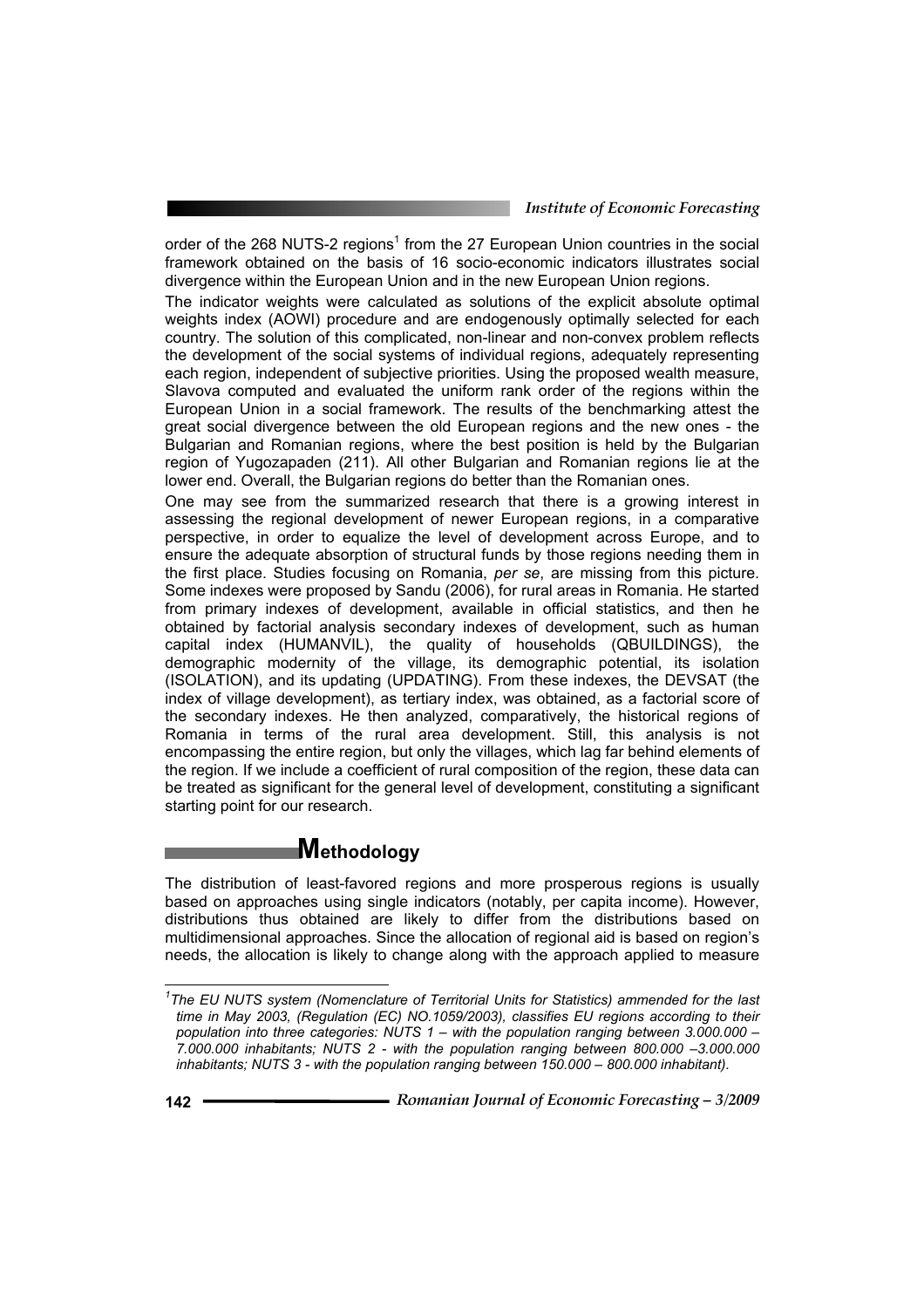regional inequality. It is important to observe in this context that Giannas (1999) argues that an allocation based on a multidimensional approach is likely to be more equitable than an allocation using a single and straightforward economic indicator.

Taking this premise, of the multidimensional approach, we have defined nine variables, characterizing the eight development regions in Romania, and collected data for 2007 on these variables from Regional Development Plan for Central Region for the period 2007-2013. The values of the variables corresponding to each development region are synthesized in Table 1 below.

## **Table 1**

|           | modr | edinst | hosp | under<br>15 | over<br>65 | lifeexp | empird | exprd | Stud |
|-----------|------|--------|------|-------------|------------|---------|--------|-------|------|
| <b>SW</b> | 32.4 | 1321   | 42   | 15.6        | 16.2       | 71.6    | 3.0    | 0.49  | 10.2 |
| <b>NE</b> | 25.1 | 1664   | 66   | 18.3        | 14.4       | 71.8    | 2.9    | 0.16  | 10.2 |
| <b>SE</b> | 19.4 | 1772   | 47   | 15.4        | 14.4       | 71.7    | 1.8    | 0.11  | 9.8  |
| <b>SM</b> | 29.2 | 1901   | 62   | 15.2        | 16.5       | 71.6    | 3.2    | 0.31  | 6.8  |
| W         | 26.0 | 1242   | 46   | 14.9        | 14.4       | 71.0    | 2.2    | 0.15  | 18.8 |
| <b>NW</b> | 27.2 | 1301   | 61   | 16.1        | 13.4       | 71.0    | 2.3    | 0.22  | 16.9 |
| IС        | 23.8 | 2040   | 51   | 15.71       | 13.7       | 72.1    | 2.4    | 0.13  | 14.1 |
| B-l       | 52.6 | 662    | 58   | 11.8        | 14.7       | 73.8    | 20.8   | 1.0   | 45.0 |

## **The values considered for the eight Romanian development regions\***

*\* modr = modernized roads (% public roads); edinst = education institutions (count); hosp = hospitals (count); under15 = population under 15 (% population); over 65 = population over 65 (% population); lifeexp = life expectancy (years); emplrd = employees in R&D (% employees); exprd = expenditures on R&D (% GDP); stud = students (% of school population). SW = South West Oltenia, NE = North-Eastern, SM = South Muntenia, W = Western, NW = North-Western, C = Central, B-I = Bucharest-Ilfov Source: Authors' analysis.* 

We have defined, based on these variables, three indexes:

- The infrastructure index (II),
- The population rejuvenation index (PRI),
- The intellectual capital index (ICI).

As the variables are highly inter-correlated, we performed a factorial analysis with orthogonal rotation (Varimax), in order to obtain uncorrelated factors. Based on the factorial analysis, we aggregated three indexes, the infrastructure index, the population rejuvenation index, and the intellectual capital index. Consistent with the World Bank Indexes on Infrastructure, and with the World Development Indicators, the infrastructure index took into account the modernized roads, the education institutions, and the hospitals. Based on studies in social gerontology (Długosz, 2003; Mangen and Peterson, 1982; Redburn and McNamara, 1998), on Billeter's J index (Billeter, 1954, in Dietz, 2002), the index of demographic ageing, we proposed the population rejuvenation index. This index took into account the percentage of the population under 15, the percentage of the population over 65, and the life expectancy, seen as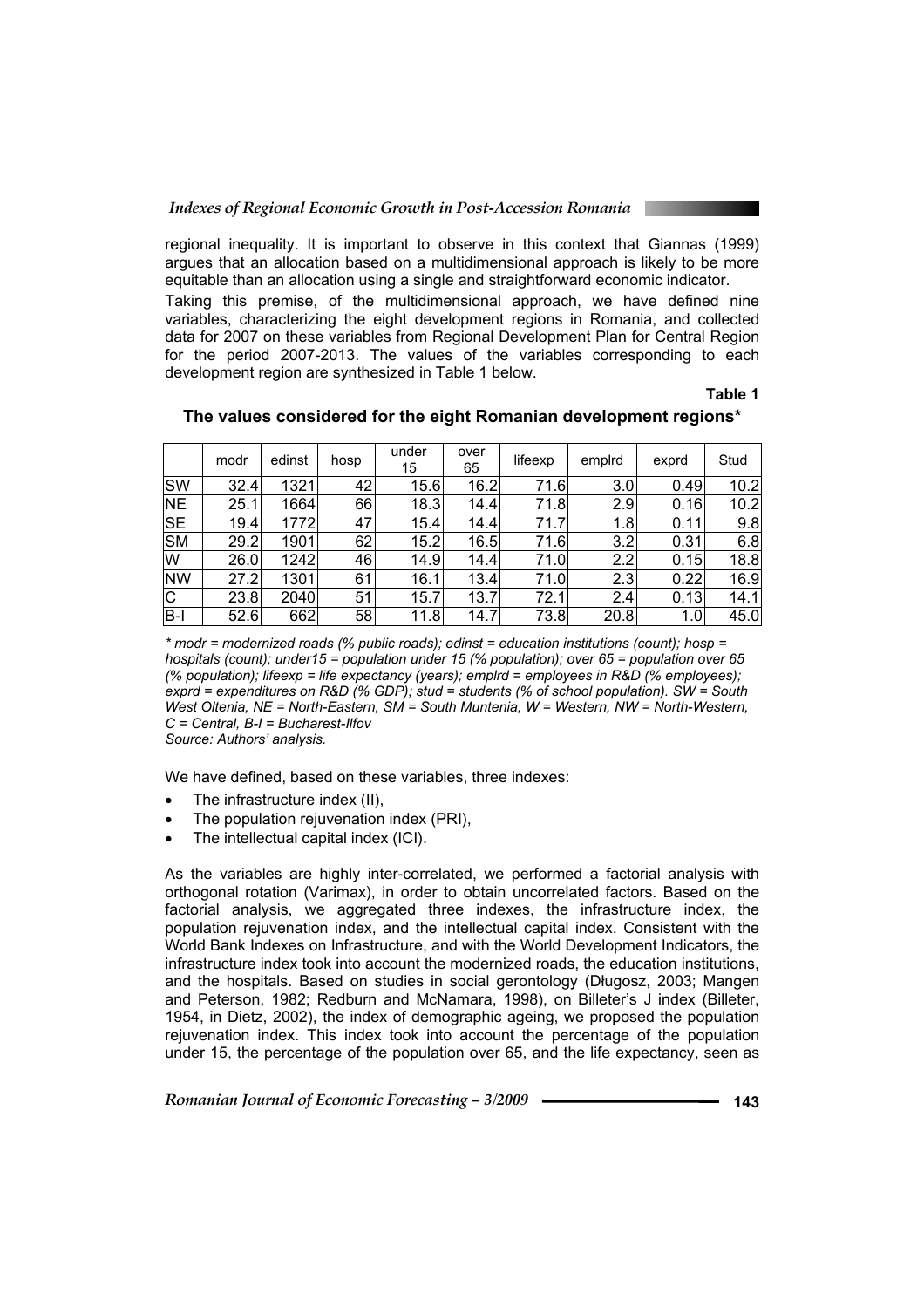#### *Institute of Economic Forecasting*

the fixed base of the replacement rate. Finally, based on the regional intellectual capital index (Carlucci, Lerro, Schiuma, 2005; Schiuma, 2008), we proposed the intellectual capital index, which took into account the number of employees in R&D, the expenditures on R&D as percent of GDP, and the student population. The main limitation of this last index refers to leaving aside those industries which are innovative, without necessarily being very active in R&D as, for instance, the financial services. Thus, further work on expanding the span of this index, to make it more largely applicable, is to be pursued.

These indexes were computed, on a comparative basis, for each region.

The results of the analysis are presented and discussed in the following section.

# **Results and discussions**

The factorial scores for the infrastructure index, based on modernized roads, education institutions and hospitals are presented in Figure 1 below.

**Figure 1** 



## **Factorial scores for infrastructure index**

The β values for the components of the infrastructure index are placed on the arrows. As one may see, hospitals weight the most in the infrastructure index, unlike the education institutions, which are not that significant for the quality of development in the region. Thus, the level of investment in healthcare can be considered a sound indicator for the level of regional development, and a regionalization of the allocation of funds in healthcare is recommendable. Considering the negative score of the education institutions, we suggest that, contrary to the well established practice of considering them part of the infrastructure, they should be considered part of the intellectual capital index. Indeed, the factorial score for education institutions in the ICI expanded is  $\beta$ = 0.254, which pleads for their placement in the intellectual capital category, rather than infrastructure.

The values of the infrastructure index, for the eight development regions considered, are presented in Table 2.

*Source: Authors' analysis.*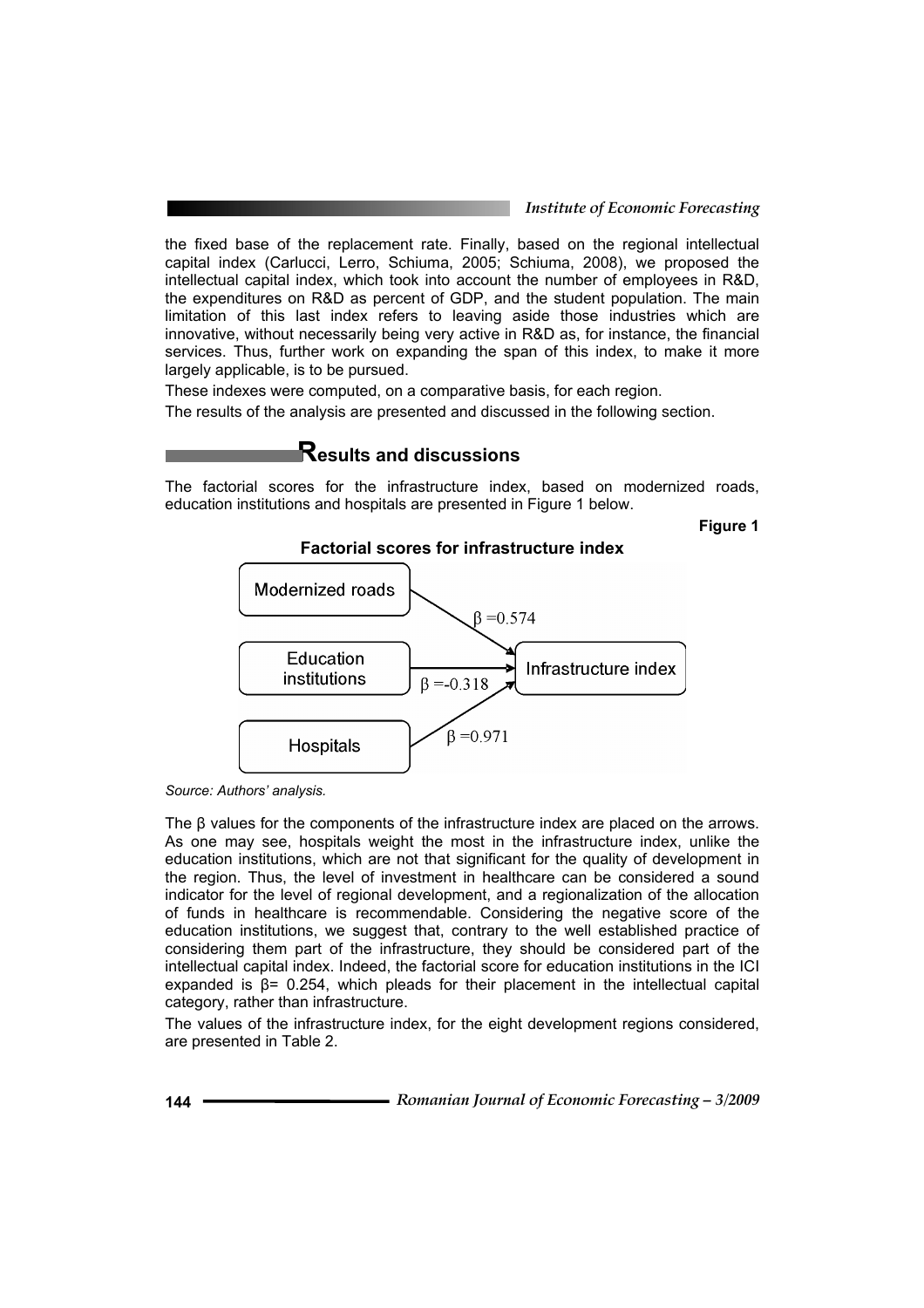**Table 2** 

| <b>SW</b> | $-1.16$ |
|-----------|---------|
| <b>NE</b> | 1.04    |
| <b>SE</b> | $-1.62$ |
| <b>SM</b> | 0.63    |
| W         | $-0.99$ |
| <b>NW</b> | 0.82    |
| C         | $-1.09$ |
| R-I       | 2.36    |

**The infrastructure index (II)** 

*Source: Authors' analysis.* 

Naturally, the largest value of the infrastructure index is obtained in the Bucharest-Ilfov region, while the lowest belongs to the South-Eastern part of the country, which is also the least developed, from the economic point of view. Better scores are obtained by the North-Western and South-Muntenia regions. The North-Western region comprises the northern part of Transylvania, in which several infrastructure development projects, like ClujNetworking4Europe, or Twinning Light, and also cross-borders infrastructure development projects were put in place, which explains the relatively higher score. Also, the South-Muntenia region has implemented the RIS/InnSoM (Regional Innovation Strategy - Innovate South Muntenia) project, promoting sustainable regional development. One may notice that the values of the infrastructure index are generally negative, or well below 1, which indicates a poor level of infrastructure development in the considered regions, as well as a discrepancy between the regions and Bucharest.

The factorial scores for the population rejuvenation index, based on population under 15, population over 65, and life expectancy, are presented in Figure 2 below.

**Figure 2** 



*Source: Authors' analysis.*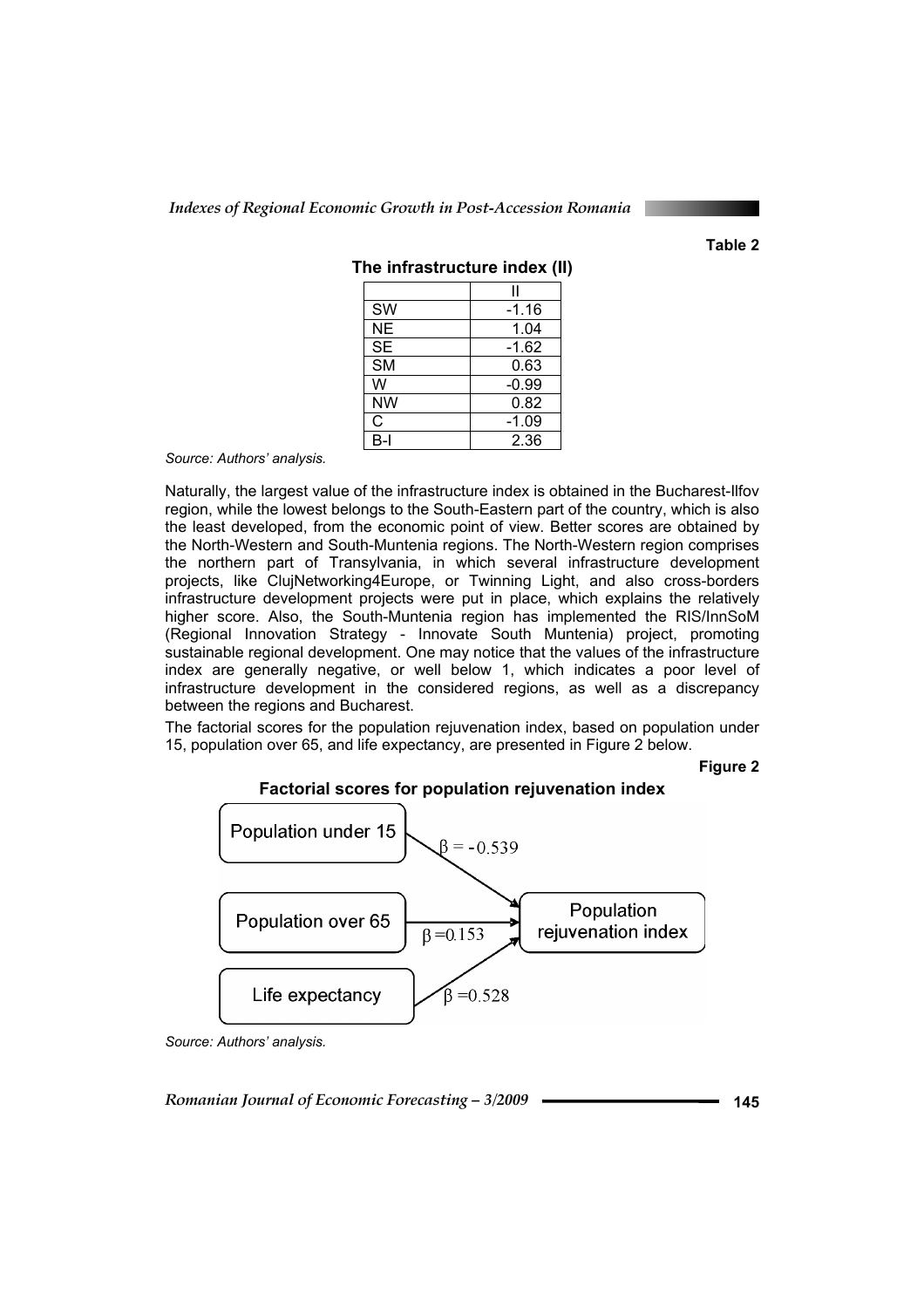#### *Institute of Economic Forecasting*

The population under 15 is separated by the other two variables, and we consider that it counts as a potential in the population rejuvenation index, while the population over 65 is of little importance to the value of the index. The life expectancy, considered as the fixed base of the population replacement rate, has a significant score, which is consistent with the fact that the most developed regions have the highest life expectancy.

The values of the population rejuvenation index for the eight regions considered are presented in Table 3.

**Table 3** 

|           | PRI     |
|-----------|---------|
| <b>SW</b> | 0.004   |
| <b>NE</b> | $-0.94$ |
| <b>SE</b> | $-0.12$ |
| <b>SM</b> | 0.16    |
| W         | $-0.39$ |
| <b>NW</b> | $-0.89$ |
| C         | $-0.07$ |
| B-l       | 2.25    |

# **Population rejuvenation index (PRI)**

*Source: Authors' analysis.* 

For the all regions, except for Bucharest-Ilfov, the population is aged, with little rejuvenation. This unbalanced distribution is explained by the migration of the student population and of the young workforce to Bucharest, and by an increase in birth rate in the most developed regions.

The factorial scores for the third index computed, the intellectual capital index, are presented in Figure 3.

#### **Figure 3**



**Factorial scores for intellectual capital index** 

*Source: Authors' analysis.*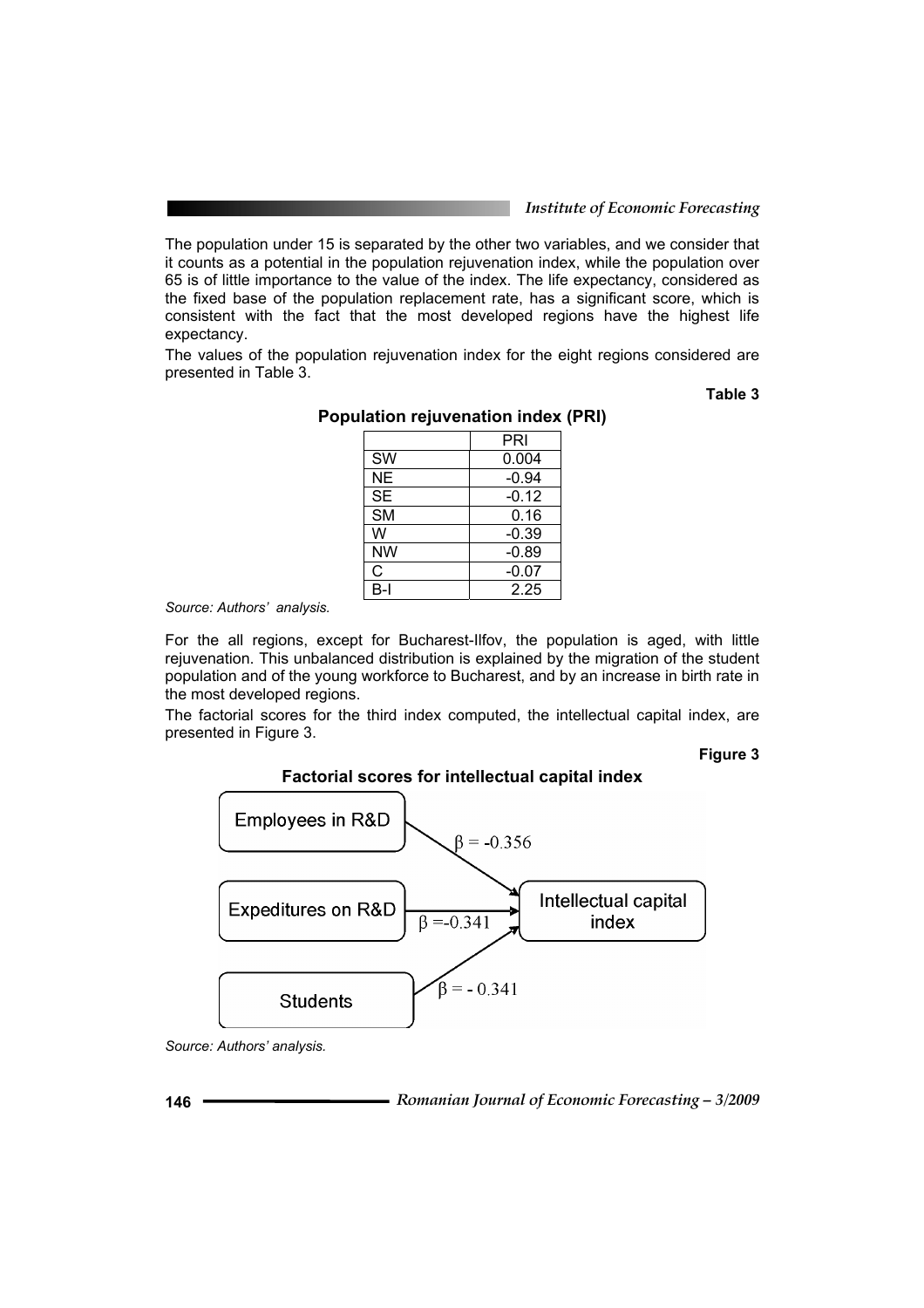As one may see, the factorial scores are negative for all the variables considered, which shows, as we outlined in the methodology, that the IC index needs additional variables to be included in order to explain its variation.

The values of the intellectual capital index for the eight regions of development are presented in Table 4.

**Table 4** 

|           | ICI     |
|-----------|---------|
| <b>SW</b> | $-0.08$ |
| <b>NE</b> | $-0.46$ |
| <b>SE</b> | $-0.59$ |
| <b>SM</b> | $-0.37$ |
| W         | $-0.27$ |
| NW        | $-0.24$ |
| С         | $-0.41$ |
| R-I       | 244     |

#### **Intellectual capital index (ICI)**

*Source: Authors' analysis.* 

Consistent with the presented situation of the other two indexes, the intellectual capital index takes negative values for all the regions, except Bucharest-Ilfov, signaling that there is an R&D concentration in the capital, at the other regions' expense. As outlined before, this does not exclude the presence of a latent intellectual capital in the other regions, which is not well enough extracted by the index, and which should be mapped by adjacent methods of exploration.

# **Conclusions**

The accession process initiated in 1998 by the European Union represented an important challenge, but also a great opportunity for regions of the CEE countries, due to their future eligibility for Structural Funds. Since the EU's Phare Program was modified in 1998 from a demand-driven program (in which the partner countries apply for funding) to an accession-driven one based on the Accession Partnership, regional development has been viewed as a priority of the EU policy.

The EU Structural and Cohesion Funds for member countries (including Romania) are currently allocated on the basis of criteria such as GDP per capita or unemployment rates (rather than a composite index that, as argued above, reflects properly regional inequality). Regions qualifying for regional inequality funds are backward or economically least-favored. The reduction in social and economic disparities (inequality) has become a key issue in the policy debate at EU level since countries with relatively low incomes (e.g., Spain and Portugal) joined the EU in 1987 (Mcaleavy and de Rynck, 1997). Based on Article 130a of the Treaty, economic and social cohesion is one of the three pillars of the EU along with the monetary union and the single market. The EU latest enlargement to 27 member countries makes economic and social cohesion even more important and more difficult to achieve. In the following

*Romanian Journal of Economic Forecasting – 3/2009* **- • • • • • • • • • • 147**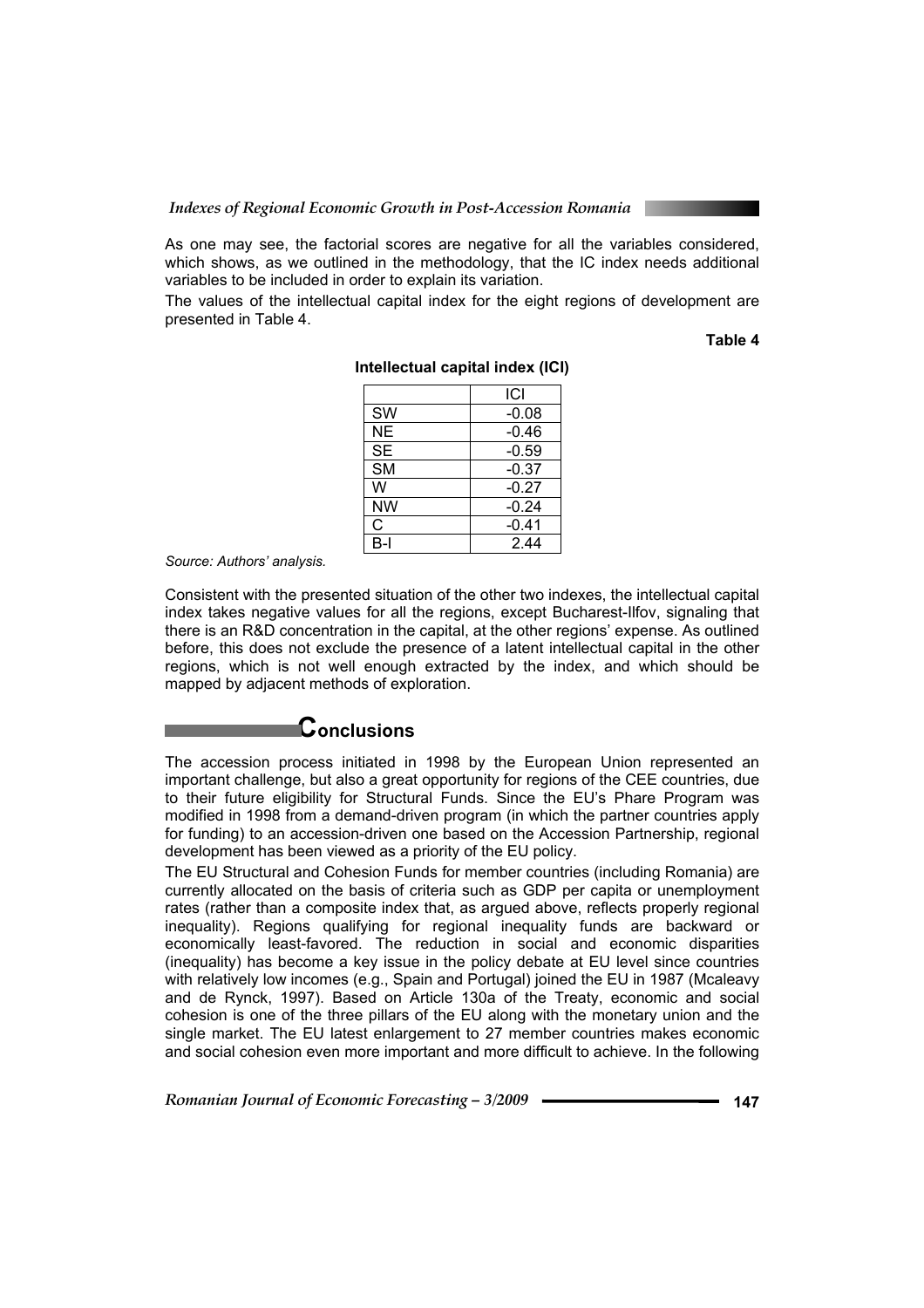#### *Institute of Economic Forecasting*

years, due to the accession process, the Union will face severe problems when attempting to integrate countries with extremely poor socio-economic conditions, even in comparison with the "poorest" countries within the EU-15. The achievement of the EU objectives, therefore, depends on three relevant factors: the effectiveness of structural policies for reducing regional inequality; the continuing growth of the new member countries economies and the completion of welfare system reforms in these countries. Thus, the adequate mechanisms for assessing regional development and for reducing disparities among regions should be based on a set of ratios correctly defined according to the socio-economic context. The results of our analysis are relevant for policymaking in this regard.

Our analysis has shown the regional disparities existing in Romania from the point of view of infrastructure development, social demography and intellectual capital evolution. The highest concentration of intellectual capital, due to a better infrastructure development, and to the migration of a young, highly trained workforce, is in the Bucharest-Ilfov region. The two other regions having an above the average value of the infrastructure index, North-West and South-Muntenia, do not confirm their potential when it comes to analyzing the population rejuvenation index, which is highly negative for North-West, and only slightly positive for South-Muntenia, and the intellectual capital index, which is slightly negative for both regions. Still, in the case of the last index, there can be suspected a bias regarding the selection of the variables, as variables related to R&D, although they are classically employed in discussing regional innovation and in assessing regional intellectual capital, do not capture the entirety of the innovative practices, which generate intellectual capital, in the region.

Further research should, thus, focus on expanding the selection of variables, and on collecting, starting from a more sensitive and specific index design, own data, which are more properly tailored for the purpose of the research than the data contained in the official statistics.

# **References**

Atkinson, A. (1970), "On the measurement of inequality", *Journal of Economic Theory* 2, pp. 244–263.

- Atkinson, A. and Bourguignon, F. (1982), "The comparison of multi-dimensioned distributions of economic status"*, Review of Economic Studies,* 49: 183–201.
- Benini, R. and Czyzewski, E.A. (2007), "Regional disparities and economic growth in Russia: New growth patterns and catching up", *Econ Change* 40:91– 135, 8 December, Springer Science+Business Media, LLC.
- Bradfield, M. (1988), *Regional economics: Analysis and policies in Canada*, McGraw-Hill Reyerson, Toronto.
- Blomquist, G.C., Berger, M. and Hohen, J. (1988), "New estimates of regional development in urban areas", *American Economic Review*, 89–107 (March).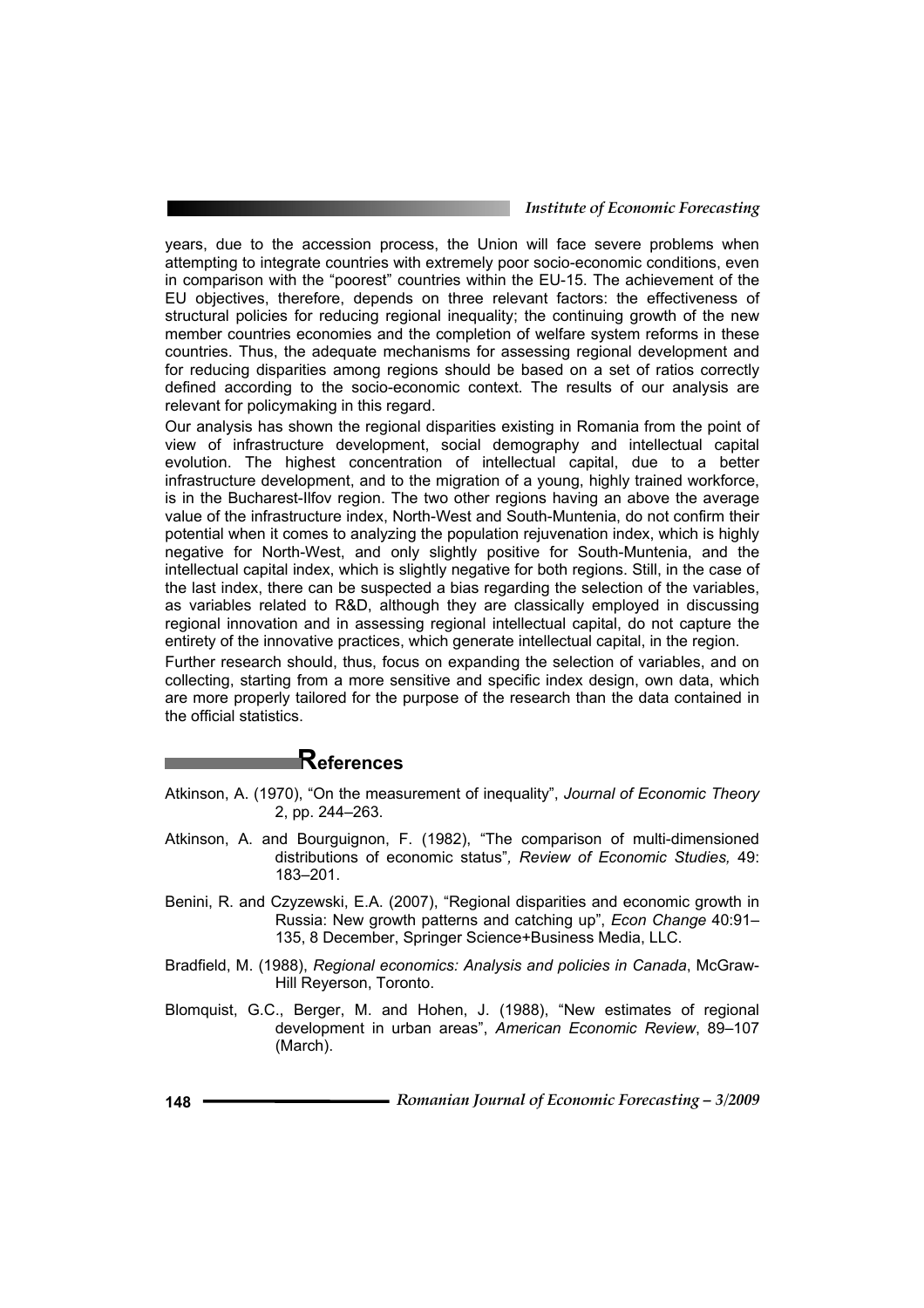- Blomquist, G.C., Berger, M. and Waldner, W. (1985), *Regional development: Ranking urban areas using a wage and rent based index*, University of Kentucky, Department of Economics, working papers, no. E-85–85.
- Bronisz, U., Heijman,·W. and·Miszczuk, A. (2008), "Regional competitiveness in Poland: Creating an index"*, Jahrbuch fur Regionalwissenschaft,* 28: 133–143
- Cohen, E. (2000), "Multidimensional analysis of international social indicators. Education, economy, media and demography"*, Social Indicators Research,* 50: 83–106.
- Davezies, L. (1992), "Reflections sur les comparisons internationales de disparites interregionales", *Revue d'Economie Regionale et Urbanie,* 2 : 419–39.
- Dietz, B., Lebok, U., Polian, P. (2002), "The Jewish Emigration from the Former Soviet Union to Germany", *International Migration*, 40(2): 29-48
- Dimitrios, A.G., Belokrilova, O.S., Shevchenko I.V., Chepurko, Y. and Iakovlev, A. (2000). "Index Based Regional Analysis: The Case of the Former Soviet Union and Russia", *Economics of Planning,* 33: 71–83, Kluwer Academic Publishers. Printed in the Netherlands, 71-83
- Długosz, Z. (2003), "The level and dynamics of population ageing process on the example of demographic situation in Europe"*, Bulletin of Geography* (socio-economic series), No 2, Toruń: Nicolaus Copernicus University Press, pp. 5–15
- Dumitrescu-Răuţă, R. (2008), *Manual de România*, NewsIn & The Money Channel, No. 1
- Folmer, H. (1986), *Regional economic policy: Measurement of its effects*, Martinus Nijkoff, Dordrecht.
- Giannias, D.A. (1999), "Life in the CEECs and the EU funding Programmes", *East-West Series in Economics, Business and the Environment* II, pp. 152– 157.
- Goerlich, F. J. and Mas, M. (2004), "Three (marginal?) questions regarding convergence", *Journal of Economic Studies*, 31(1): 25-38.
- Goerlich, F.J. and Mas, M. (1998*),* "Medicio´n de la desigualdad: variables, indicadores y resultados"*, Moneda y Credito*, 207: 59-86.
- Grozea-Helmenstein, D., Helmenstein, C., Slavova, T. (2006), *Benchmarking of location attractiveness of regions.* Study on behalf of the OENB Anniversary Fund, IHS, Vienna.
- Gyourko, J. and Tracy, J. (1991), "The structure of local public finance and the regional development", *Journal of Political Economy*, 99: 774–805.

*Romanian Journal of Economic Forecasting – 3/2009* **12000 <b>149 149**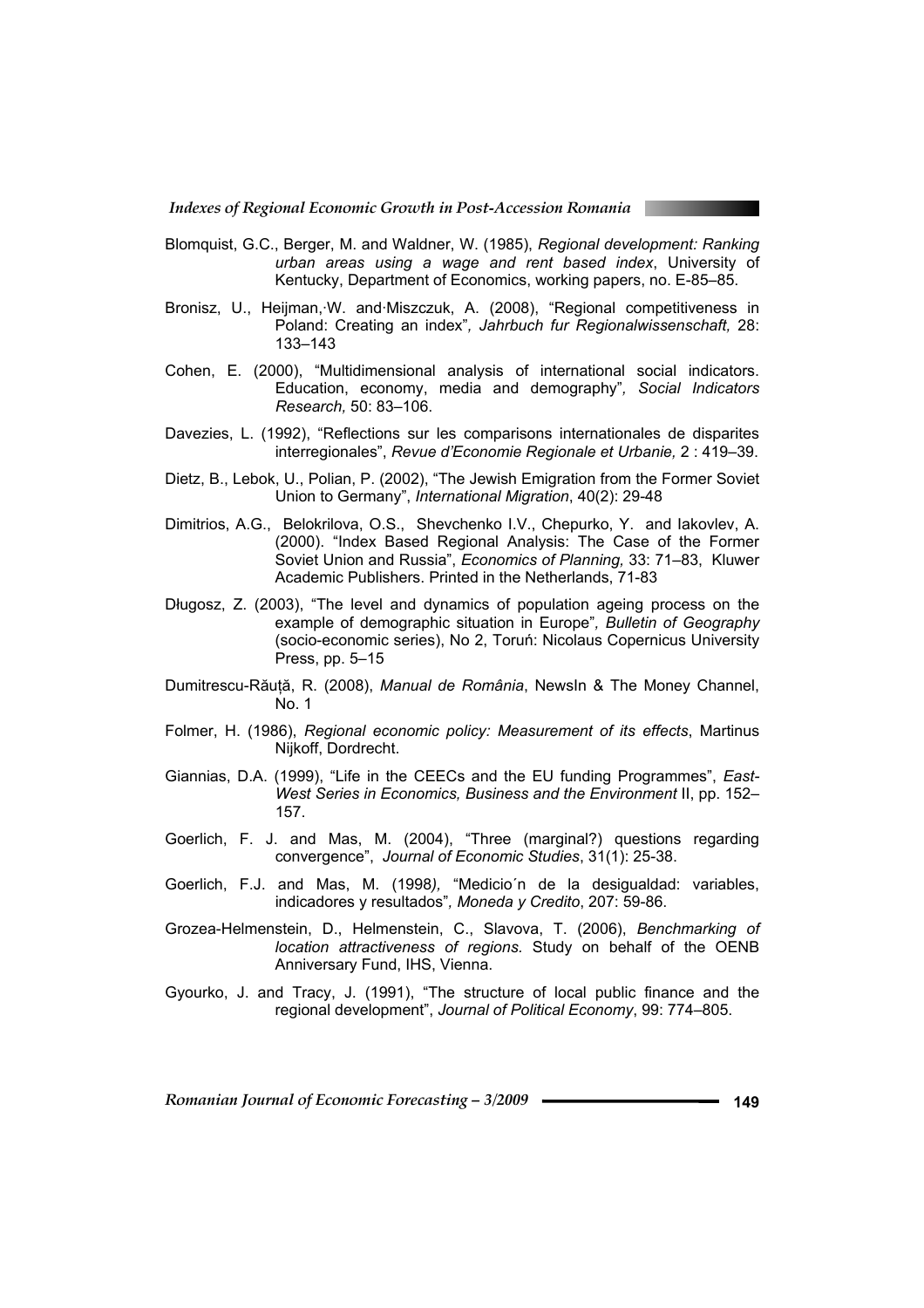- Hansen, N. (1995), "Addressing regional disparity and equity objectives through regional policies: a sceptical perspective", *Papers on Regional Science* 74(2): 89–104.
- Hirschberg, J. G., Maasoumi, E. and Slottje, D. J. (1991), "Cluster Analysis for Measuring Welfare and Quality of Life across Countries"*, Journal of Econometrics,* 50: I31-150.
- Kolm, S. C. (1977), "Multidimensional Egalitarianism", *Quarterly Journal of Economics* 91, pp. 1-13.
- Krugman, P. (1991), "Increasing returns and economic geography", *Journal of Political Economy*, 99(3).
- Krugman, P. and Venables, A. (1990), "Integration and the competitiveness of peripheral industry"*,* in C. Bliss and J. Braga de Macedo eds, *Unity with Diversity in the European Economy: The community's Southern Frontier*, pp 56–75, Cambridge University Press.
- Lerro, A., Schiuma, G. (2008), "The impact of intellectual capital on regional development: an RCA application", *International Journal of Innovation and Regional Development*, 1 (2): 147-165
- Majumider, A., Mazumdar, K. and Chakrabart, S. (1995), "Patterns of inter- and intraregional inequality: a socio-economic approach"*, Social Indicators Research,* 34: 325-338*.*
- Maasoumi, E. (1986), "The measurement and decomposition of multi-dimensional inequality", *Econometrica,* 54(4): 991–997.
- Maasoumi, E. and Nicklesburg, G. (1988), "Multivariate measures of well-being and an analysis of inequality in the Michigan data", *Journal of Business and Economic Statistics,* 6(3): 327–334.
- Maasoumi, E. and Jeong, J.H. (1985), "The trend and the measurement of world inequality over extended periods of accounting"*, Economic Letters,* 19: 295– 301.
- Maasoumi, E. and Zandvakili S. (1990), "Generalised entropy measures of mobility for different sexes and income levels"*, Journal of Econometrics,* 43:121– 133.
- Mangen, D.J., Peterson, W.A (1982), *Research instruments in social gerontology*. (3 vols). Minneapolis, MN: University of Minnesota
- Mazundar, K. (1996), "Level of development of a country: A possible new approach", *Social Indicators Research,* 38: 245–274.
- McAleavy, P. and De Rynck, S. (1997), *Regional or local? The EU's future partners in Cohesion Policy*, Working paper RSC, No. 97/55, European University Institute.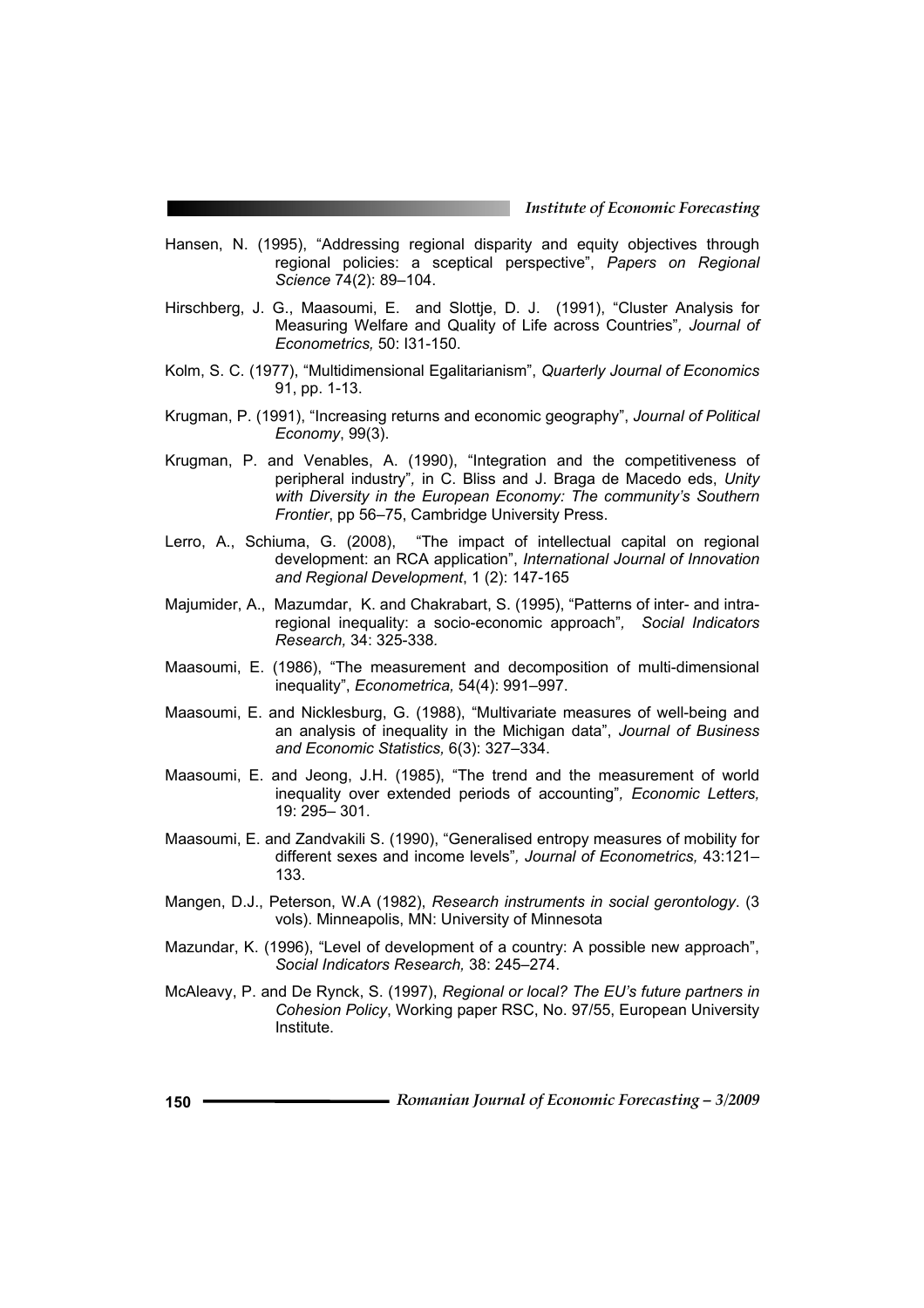- McGranahan, D., Pizarro, E. and Richard, C. (1985), *Measurement and analysis of socioeconomic development,* United Research Institute for Social Development Geneva.
- Morris, M.D. (1979), *Measuring the condition of the world's poor: The physical quality of life index,* Overseas Development Council,Washington.
- Myrdal, G. (1957), *Economic theory and underdeveloped regions*. Duckworth, London.
- Nijkamp, P. (1988), *Multidimensional spatial data and decision analysis*, University Microfilms International, Ann Arbor, Mich.
- Richardson, H.W. (1979), "Aggregate Efficiency and Interregional Equity", in H. Folmer and J. Oosterhaven (eds.), *Spatial Inequalities and Regional Development* (Nijhoff, Boston etc.).
- Paci, R. (1997), "More similar and less equal: Economic growth in the European regions", *Weltwirtschaftliches Archiv*, 133(4): 609-34.
- Quadrado, L., Heijman, W. and Folmer, H. (2001), "Multidimensional analysis of regional inequality: The case of Hungary", *Indicators Research,* 56**:**  21–42, Kluwer Academic Publishers. Printed in the Netherlands.
- Redburn, R.P., McNamara, D.E., eds. (1998), *Social Gerontology,* Auburn House, Westport, CT.
- Roback, J. (1982), "Wages, rents and the regional development", *Journal of Political Economy*, 90(6).
- Roback, J. (1998). "Wages, rents and amenities: Differences among workers and regions", *Economic Inquiry* (January).
- Rosen, S. (1979), "Wage-based indexes of urban development", in Mieszkowski and Strszheim, *Current Issues in Urban Economics*, John Hopkins University Press.
- Sandu, D. (2006), *Dezvoltare regională (note de curs),* retrieved December, 22nd, from http://dumitru.sandu.googlepages.com/Prog\_DEVCOM0708.pdf.
- Schiuma G., Lerro A., Carlucci D. (2005), "An Interfirm Perspective on Intellectual Capital", in Marr, B. (Ed.), *Perspectives in Intellectual Capital*, Elsevier, pp. 155-169
- Sen, A.K. (1973), *On Economic Inequality*, Oxford University Press, London.
- Sen, A.K. (1985), *Commodities and Capabilities*, North-Holland, Amsterdam.
- Sen, A. K. (1987), *The Standard of Living,* Cambridge University Press, Cambridge.
- Slavova, T. (2008), *A rank order and efficiency evaluation of the EU regions in a social framework*, Springer Science+Business Media, LLC. Empirica 35:339–367